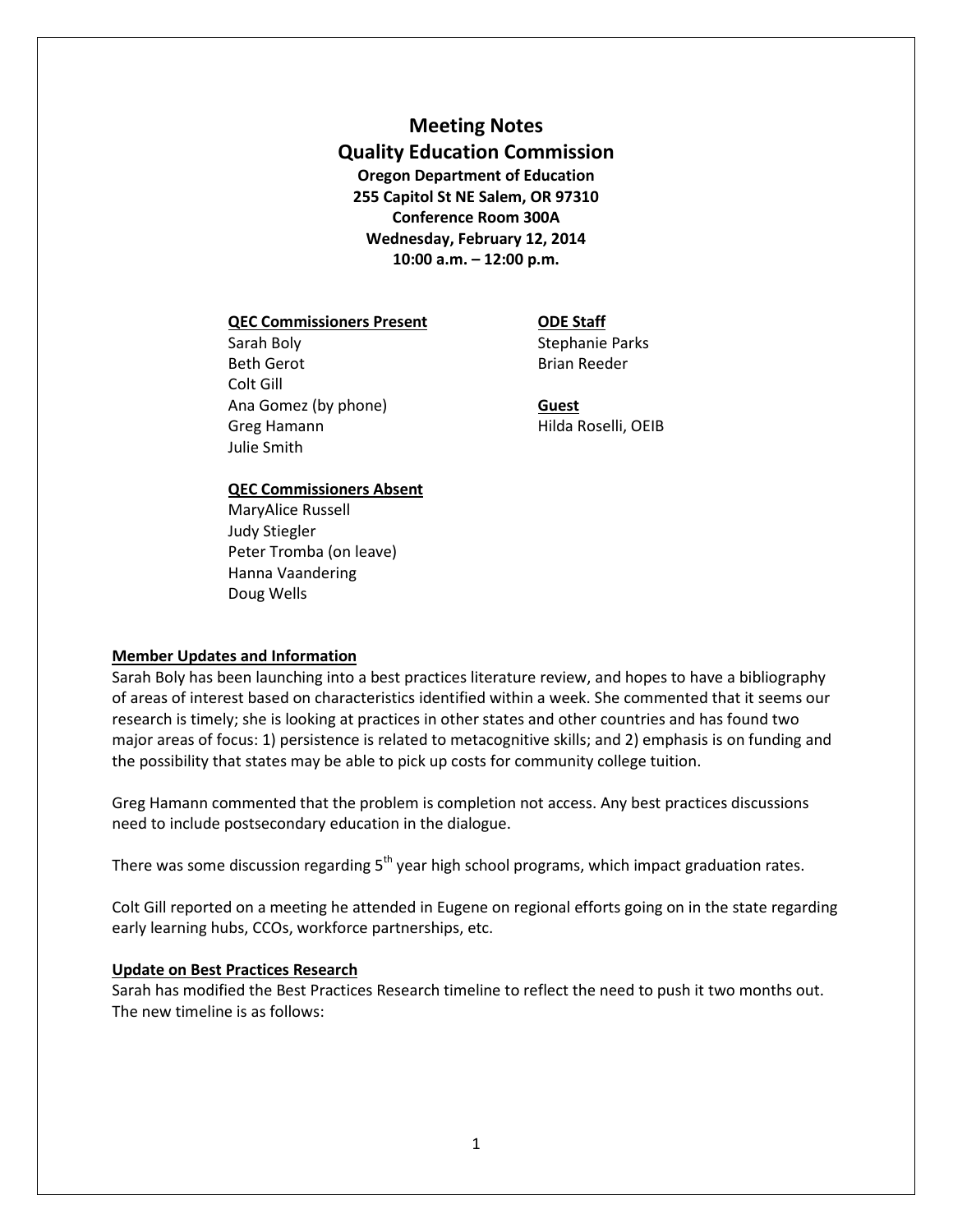| January 23               | ECO NW, EPIC and QEC Best practices Panel representatives launch the<br>research project, agree upon a revised research project timeline, and<br>discuss the school and student characteristics the QEC has suggested are<br>accounted for throughout the research project.           |
|--------------------------|---------------------------------------------------------------------------------------------------------------------------------------------------------------------------------------------------------------------------------------------------------------------------------------|
| January 23 - February 23 | ECO NW develops the student-level model of postsecondary enrollment and<br>persistence among recent Oregon high school students. EPIC prepares the<br>matched pair high school outreach communication plan and other elements<br>of the overall implementation plan for Campus Ready. |
| February 2014            | Best Practices Panel phone conference with EPIC to discuss match pair high<br>school outreach communications plan.                                                                                                                                                                    |
| January 24-February 28   | Preparation by ECO NW of the college readiness ranking report and the<br>early identification of potential high school matched pairs.                                                                                                                                                 |
| March 3-21               | Outreach to and implementation planning with matched pair high schools<br>by EPIC.                                                                                                                                                                                                    |
| March 12                 | ECO NW reports final research results/recommendations at the regularly<br>scheduled QEC meeting and EPIC reports the status of the communication<br>outreach plan and matched pair final selection.                                                                                   |
| March 28-April 28        | Campus Ready administration window is open (schools have access to the<br>online system to complete the surveys).                                                                                                                                                                     |
| April 9                  | The QEC Best Practices Panel reports on the status of Campus Ready and<br>the findings of the best practices literature review.                                                                                                                                                       |
| May 14                   | EPIC reports on the progress of Campus Ready.                                                                                                                                                                                                                                         |
| June 11                  | EPIC delivers Insight Reports based on Campus Ready findings and the Best<br>Practices Panel submits the draft research write-up for the full QEC review<br>prior to July 1.                                                                                                          |
| July 9                   | Best Practices Panel submits the research write-up to the QEC for inclusion<br>in the 2014 QEM Report.                                                                                                                                                                                |

Brian suggested that the QEM report be issued in two volumes, with the costing piece issued by the August 1<sup>st</sup> deadline to meet the requirements of the law, and the second volume issued a little later.

Discussion took place regarding communications to superintendents. Colt Gill said that there was a meeting on April 18<sup>th</sup> with all superintendents, and would be an opportunity to discuss the QEC's research, survey, and work on matched pairs. A letter from both Nancy Golden and Rob Saxton about the survey will go out in March.